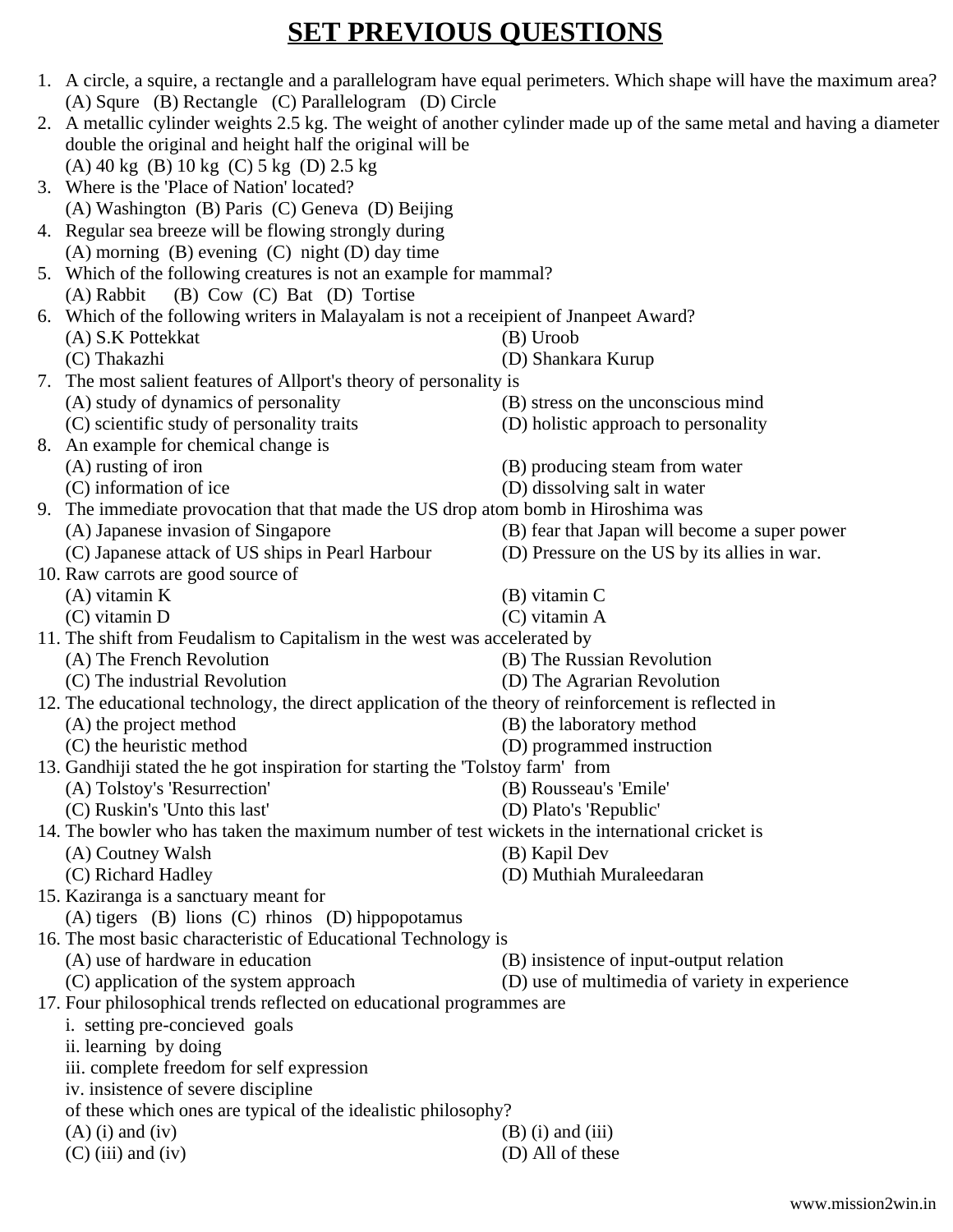- 18. Which one of the following is not within the purview of the Lok Sabha? (A) Designing an educational policy for the country (B) Revising the salary structure of central government employees. (C) Changing rules governing economic programmes (D) Deciding upon the punishment for a criminal 19. The scientist who argued that acquired characteristic will be inherited is (A) Charles Darwin (B) Lamarc (C) J.C Bose (D) Weisman 20. According to Humanistic philosophy of education, the ultimate goal of all educational activities should be (A) total development of human society (B) psychological happiness of human individuals (C) development of human personalities (D) creating harmony among human beings 21. Which is the considered as the best indicator of the economic development of nation? (A) increase in per capita income (B) Increase in industrial development (C) increase in export sector (D) increase in employment opportunities 22. The term 'Defence Machanism' is a key concept the which school of psychology? (A) Behaviourist (B) Humanistic (C) Psycho (D) Psycho Analytical 23. The learning experience that reflects most in the educational philosophy of Rousseau is (A) plays and songs (B) sense training programmes (C) playing with self corrective aids (D) observing phenomena in the surroundigs 24. Three solid metal balls having the same weight are seperately immersed in water. The specific gravities of the materials are 7.5,8.1,12.5 respectively. Which of these will suffer maximum loss of weight? (A) First (B) Second (C) Third (D) All will be the same 25. Which of the following phrases (phenomenon) is crucial in Gagne's Theory of Learning? (A) Spiral approach (B) Heirarchy of learning skill (C) Congnitive growth (D) Enactive experience 26. Which is the gland in human body known as the 'Master gland' ? (A) Thyroid (B) Thalamus (C) Adrenal (D) Pituitary 27. A person drives from a place A to another place B at an average speed of 30 km per hour and then from B to A at an average speed of 30 km per hour. What is the average speed of the whole journey in km per hour ? (A) 15 (B) 20 (C) 24 (D) 25 28. Currently much discussion is going on about a new variety of rice developed by genetic engineering, which is rich in nutrient , the deficiency of which has been causing death of about a million children in Asia. Which is that nutrient ? (A) Protein (B) Vitamin (C) Iron (D) Vitamin A
	- 29. Ummachu, Chemmeen, Amaram and Odayil Ninnu are four famous films in Malayalam. Of these one is different from the other three in the source of story depicted. Which is that ? (A) Ummachu (B) Chemmeen (C) Amaram (D) Odayil Ninnu
	- 30. Anthrax has suddenly attracted the attention of all the world nations, following its spread in the USA. This disease is caused by

(A) virus (B) fungus (C) bacteria (D) amoeba

31. Recently Anthropologists excavated the relics of a very ancient civilization in India that could throw new light on human cultural development. Where was this found ?

(A) Orissa (B) Rajasthan (C) Gujarat (D) Bihar

- 32. Which is the firs film based on history on Harry Potter novel series written for children, that has created a sensation? (A) Harry Potter and goblet of fire (B) Harry Potter and Sorcerer's Stone
	- (C) Harry Potter and Philosopher's Stone (D) Harry Potter and Chamber of Secrets
- 33. Historical event that directly accelerated planned missionary work for the spread of Buddhism in India and abroad was
	- (A) the travel of Hiuan Tsang in India
	- (B) the grief of emperor ashoka over the destruction in the Kalinga War
	- (C) the establishment of monasteries by monks
	- (D) the interest shown in Buddhism by the Chinese
- 34. The communication satellite which was launched by India on the 24th January 2002 is (A) Insat 2B (B) Insat 2C (C) Insat 3B (D) Insat 3C